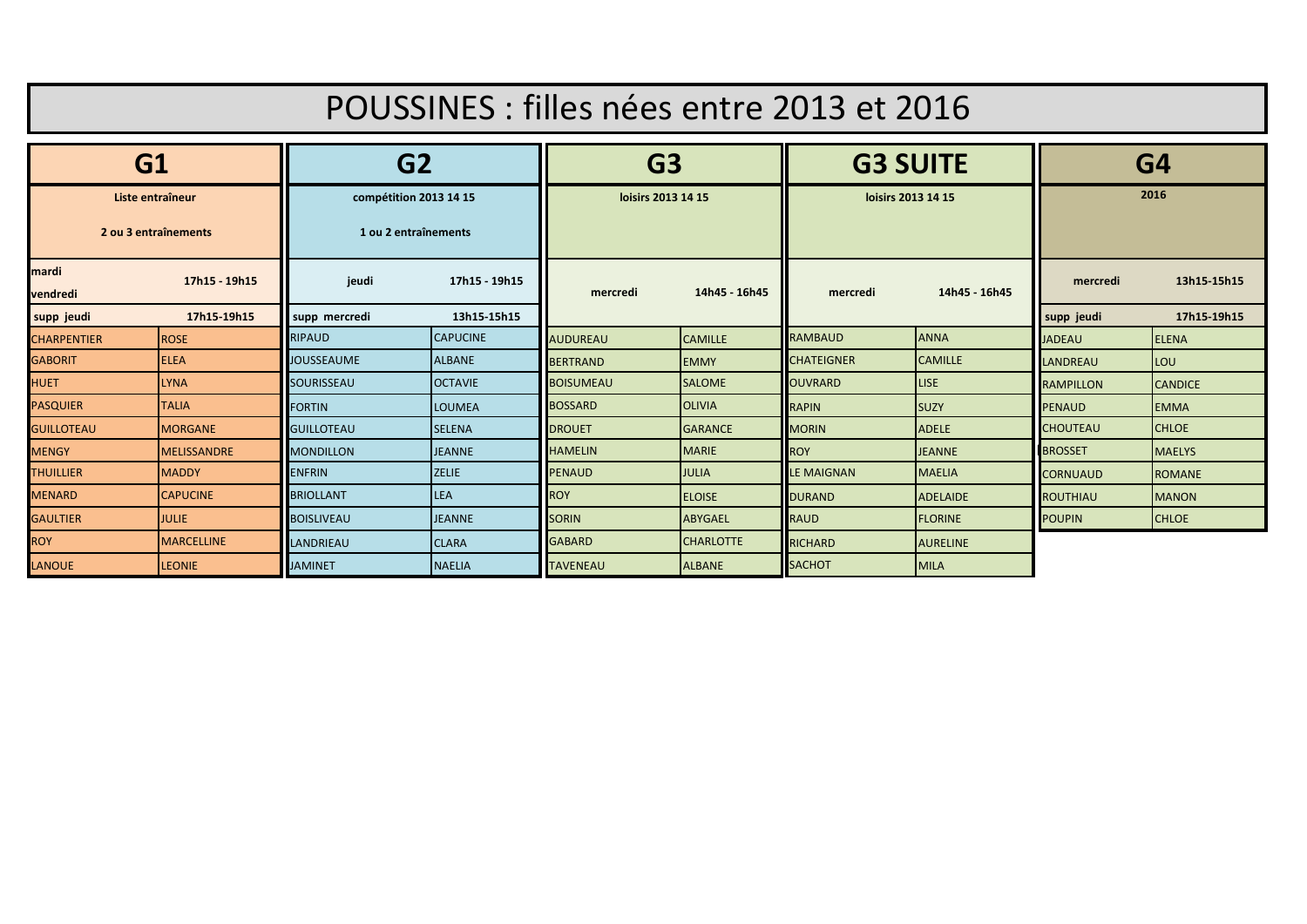| JEUNESSES AINEES : filles nées en 2012 et avant            |                            |                                                            |                          |                                               |                |                                                |                 |                                         |                 |
|------------------------------------------------------------|----------------------------|------------------------------------------------------------|--------------------------|-----------------------------------------------|----------------|------------------------------------------------|-----------------|-----------------------------------------|-----------------|
| G <sub>5</sub><br>Liste entraîneur<br>2 ou 3 entrainements |                            | G <sub>6</sub><br>Liste entraîneur<br>2 ou 3 entrainements |                          | G7<br>loisirs ou compétition<br>2009 et avant |                | G <sub>8</sub><br>compétition<br>2012 11 10 09 |                 | G <sub>9</sub><br>loisirs<br>2012 11 10 |                 |
| mercredi                                                   | 16h15-18h45                | mercredi                                                   | 18h-20h30                | jeudi                                         | 18h45-20h45    | mardi                                          | 18h45-20h45     | <b>SAMEDI</b>                           | 13H30-15H30     |
| <b>vendredi</b><br>cours supp samedi                       | 18h30 - 21h<br>10h - 12h30 | <b>samedi</b><br>cours supp vendredi                       | 10h 12h30<br>18h30 - 21h |                                               |                | cours supp samedi                              | 10h-12h30       |                                         |                 |
| <b>CHOTARD</b>                                             | <b>SOLINE</b>              | <b>BOMPAS</b>                                              | <b>MARIE</b>             | <b>BILLAUD</b>                                | LENA           | <b>BELZ-HEREAU</b>                             | <b>NORA</b>     | <b>COUSSEAU</b>                         | <b>ROMANE</b>   |
| <b>GALLOT</b>                                              | <b>ISALYNE</b>             | <b>BOUTIN</b>                                              | <b>FLORA</b>             | <b>SECHET</b>                                 | <b>ANAIS</b>   | <b>BIZOT</b>                                   | <b>JADE</b>     | <b>DUGAS</b>                            | <b>MARGAUX</b>  |
| <b>HUET</b>                                                | <b>ORIANA</b>              | <b>BROUSSEAU</b>                                           | <b>CAMILLE</b>           | <b>VERDON</b>                                 | <b>LILOU</b>   | <b>CROUE</b>                                   | <b>YAELLE</b>   | <b>HAY</b>                              | <b>INES</b>     |
| <b>JARNY</b>                                               | <b>ALIX</b>                | <b>BROUSSEAU</b>                                           | <b>EMMY</b>              | <b>GUILLOTEAU</b>                             | <b>LOUISE</b>  | <b>DURAND</b>                                  | <b>LOUANE</b>   | <b>RETAILLEAU</b>                       | <b>JULIETTE</b> |
| <b>LOYEZ</b>                                               | NOÉMIE                     | <b>CROUÉ</b>                                               | <b>JADE</b>              | <b>MADUBOST</b>                               | <b>JULIANA</b> | <b>GUILLOTEAU</b>                              | <b>ALYSSA</b>   | <b>RONDEAU</b>                          | <b>ÉVIE</b>     |
| <b>POMIES</b>                                              | <b>LUCIE</b>               | <b>GABORIT</b>                                             | <b>LORELINE</b>          | <b>PASQUIER</b>                               | <b>LALY</b>    | <b>POUDEROUX</b>                               | <b>MARINE</b>   | <b>BARREAU</b>                          | <b>ZELIE</b>    |
| <b>RAMPILLON</b>                                           | <b>EMMA</b>                | <b>GODREAU</b>                                             | <b>ROMANE</b>            | <b>BIDEAU</b>                                 | <b>MARINE</b>  | <b>FREMONDIERE</b>                             | <b>JULIETTE</b> | <b>BARRETEAU</b>                        | <b>INES</b>     |
| <b>ROUSSEAU</b>                                            | <b>CYRIELLE</b>            | <b>JARNY</b>                                               | <b>AGATHE</b>            | <b>BORE-BICHON</b>                            | <b>LUNA</b>    | <b>SEGUIN</b>                                  | <b>TIPHAINE</b> | <b>CHAMARRE</b>                         | <b>CHLOE</b>    |
| <b>PEIGNE TELLIER</b>                                      | <b>VICTOIRE</b>            | <b>REMIGEREAU</b>                                          | <b>MELISSA</b>           | <b>SOUCHET</b>                                | <b>LAURINE</b> | VINCENDEAU                                     | <b>DORIS</b>    | <b>CHIRON</b>                           | <b>CAMILLE</b>  |
| <b>HUTEAU</b>                                              | <b>EMY</b>                 | <b>BENETEAU</b>                                            | <b>LYLIA</b>             | <b>PUAUD</b>                                  | <b>MAELINE</b> | <b>GODET</b>                                   | <b>EMMA</b>     | <b>COUTAND</b>                          | <b>THAIS</b>    |
| <b>ROULET</b>                                              | <b>ALICE</b>               | <b>BOUTIN</b>                                              | <b>LISA</b>              | <b>HAYE</b>                                   | <b>EVA</b>     | VALOTEAU                                       | <b>LYLIA</b>    | <b>GAILLARD</b>                         | <b>ALICE</b>    |
| SOURISSEAU                                                 | <b>ROSIE</b>               | <b>CARCAUD</b>                                             | <b>TIMEA</b>             | <b>MENARD</b>                                 | <b>TESSA</b>   | <b>PIGNON</b>                                  | <b>CHLOE</b>    | TROLET-GALLARD                          | <b>MANON</b>    |
| <b>CHOUTEAU</b>                                            | <b>LEA</b>                 | <b>GOUBIOUD DOUTEAU</b>                                    | <b>INES</b>              | <b>BIZON</b>                                  | <b>LALIE</b>   | <b>GUICHETEAU</b>                              | <b>CASSIE</b>   | <b>POUPARD</b>                          | <b>LISEA</b>    |
| <b>GELOT</b>                                               | <b>LAURA</b>               | <b>LOIZEAU</b>                                             | <b>JADE</b>              |                                               |                |                                                |                 | <b>CHATEIGNER</b>                       | LILOU           |
| <b>GUIGNARD</b>                                            | <b>MORGANE</b>             | <b>GAUDIN</b>                                              | <b>ORIANE</b>            |                                               |                |                                                |                 |                                         |                 |
|                                                            |                            | PREAU                                                      | <b>ANAELLE</b>           |                                               |                |                                                |                 |                                         |                 |
|                                                            |                            | <b>CHARRIER</b>                                            | <b>MANON</b>             |                                               |                |                                                |                 |                                         |                 |
|                                                            |                            | <b>FERCHAUD</b>                                            | <b>SELMA</b>             |                                               |                |                                                |                 |                                         |                 |
|                                                            |                            | <b>JEANOT</b>                                              | <b>LOUISE</b>            |                                               |                |                                                |                 |                                         |                 |
|                                                            |                            | <b>PIET</b>                                                | <b>LOISE</b>             |                                               |                |                                                |                 |                                         |                 |
|                                                            |                            | <b>RONGEARD</b>                                            | <b>HELENA</b>            |                                               |                |                                                |                 |                                         |                 |
|                                                            |                            | <b>VERDON</b>                                              | <b>ZOE</b>               |                                               |                |                                                |                 |                                         |                 |